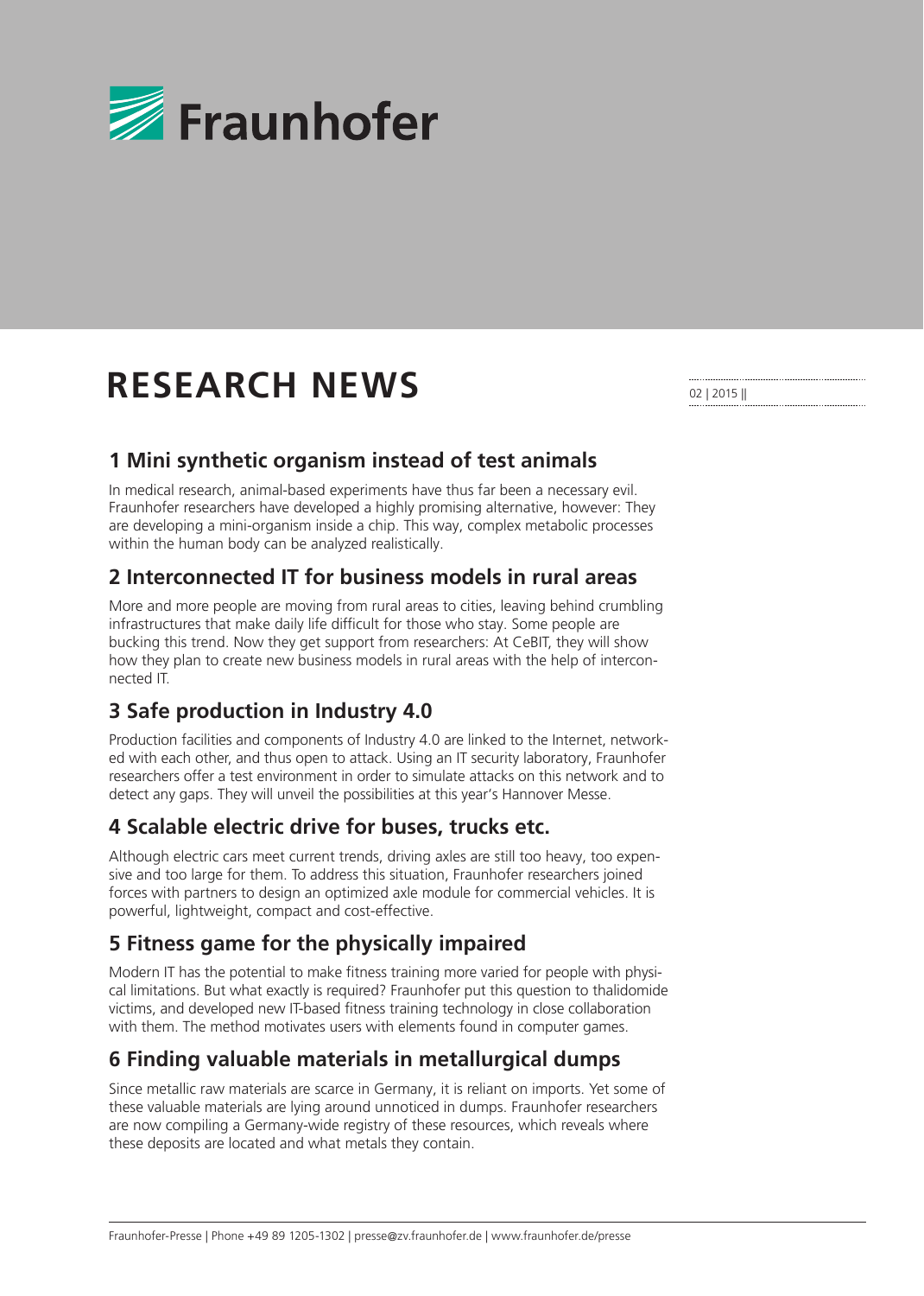The Fraunhofer-Gesellschaft is the leading organization for applied research in Europe. Its research activities are conducted by 67 Fraunhofer Institutes and research units at over 40 different locations throughout Germany. The Fraunhofer-Gesellschaft employs a staff of around 23,000, who work with an annual research budget totaling 2 billion euros. About 70 percent of this sum is generated through contract research on behalf of industry and publicly funded research projects. Branches in the Americas and Asia serve to promote international cooperation.

#### **Editorial Notes:**

RESEARCH NEWS l Frequency: monthly l ISSN 09 48 - 83 83 | Published by Fraunhofer-Gesellschaft l Communications l Hansastraße 27 l 80686 München l Phone +49 89 1205-1333 l presse@zv.fraunhofer.de | Editorial Staff: Beate Koch, Britta Widmann, Janine van Ackeren, Tina Möbius, Tobias Steinhäußer l Reprints free of charge.We encourage you to favor the online version and newsletter via www.fraunhofer.de/fhg/EN/press. This bulletin is also available in German as FORSCHUNG KOMPAKT.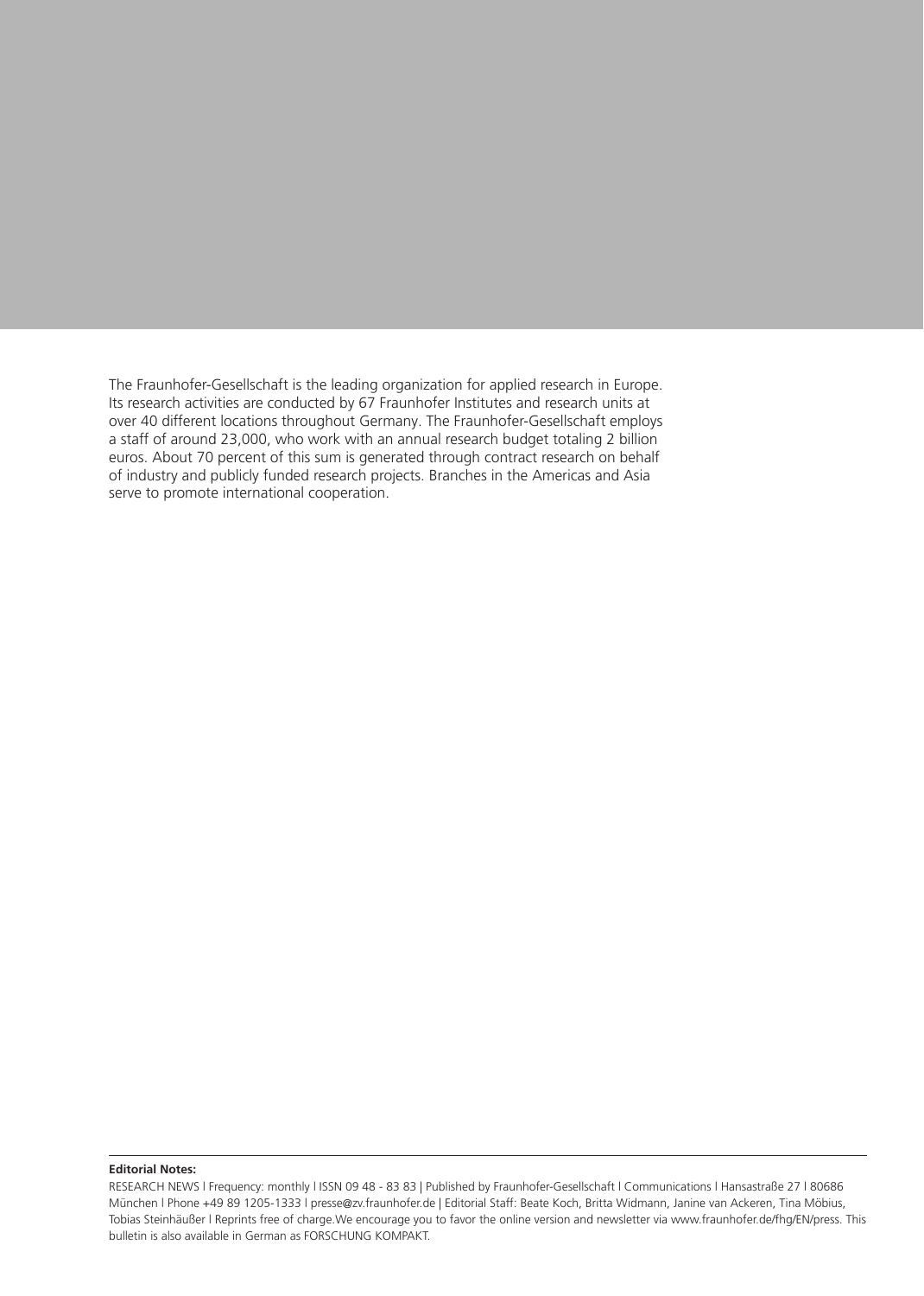

## **Mini synthetic organism instead of test animals**

No one wishes to dispense with the blessings of modern medicine, which took away the dread of many diseases. The flipside of the coin: To ensure that effective and safe medications are available, experiments on animals in research laboratories are indispensable. Throughout the world, researchers are working on alternatives to animal experiments. Yet it is difficult to find a substitute. Because in order to understand the effect of a substance, it is not enough to test the substance on isolated tissue samples or cells. "Most medications work systemically - that is to say, on the organism as a whole. In doing so, toxic substances frequently emerge through metabolic processes, which in turn damage only certain organs," explains Dr. Frank Sonntag of the Fraunhofer Institute for Material and Beam Technology IWS.

#### **Chip simulates human circulatory system**

Researchers at the Dresden-based institute, working jointly with the Institute for Biotechnology at the Technical University (TU) of Berlin, engineered a new kind of solution that could render the use of animal-based experiments superfluous in medical research: a multi-organ chip that faithfully replicates complex metabolic processes in the human body with startling accuracy. "Our system is a mini-organism on a 1:100,000 scale to the human being," says Sonntag. Human cells from various organs can be applied to several different positions within the chip. The researchers obtained the cells from blood donations that were made available for research purposes. These "mini-organs" are connected to each other through tiny canals. This way we simulate human blood circulation," Sonntag explains. Working much like the human heart, a micro-pump continuously transports liquid cell culture medium through infinitesimal micro-channels. The IWS researchers can modify the exact configuration of the chip, i.e. the number of mini-organs and the connection to the micro-channels, specifically to different sets of questions and different applications. With the chip, it is possible to test both the active ingredients in new medications, and also study cosmetics for their skin tolerability.

The concept of combining various cell samples with fluid channels has been around for a long while. This new system, however, has two distinct advantages over previous approaches: Thanks to the expertise of the engineers at IWS, the microfluidic system is extremely miniaturized. The pump is capable of channeling the tiniest flow rates of less than 0.5 microliters (µl/s) per second through the channels. This means the relationship between cell sample and liquid media is authentic," Sonntag explains. If this ratio is incorrect, then that will lead to imprecise results. Secondly, the microfluidic system ensures there is a constant flow of liquid cell culture medium; like human blood, the medium flows continuously through the entire circuit on the chip. That is important, since some types of calls can only present euthentic "body-like" morphology if they are stimulated by a current or flow.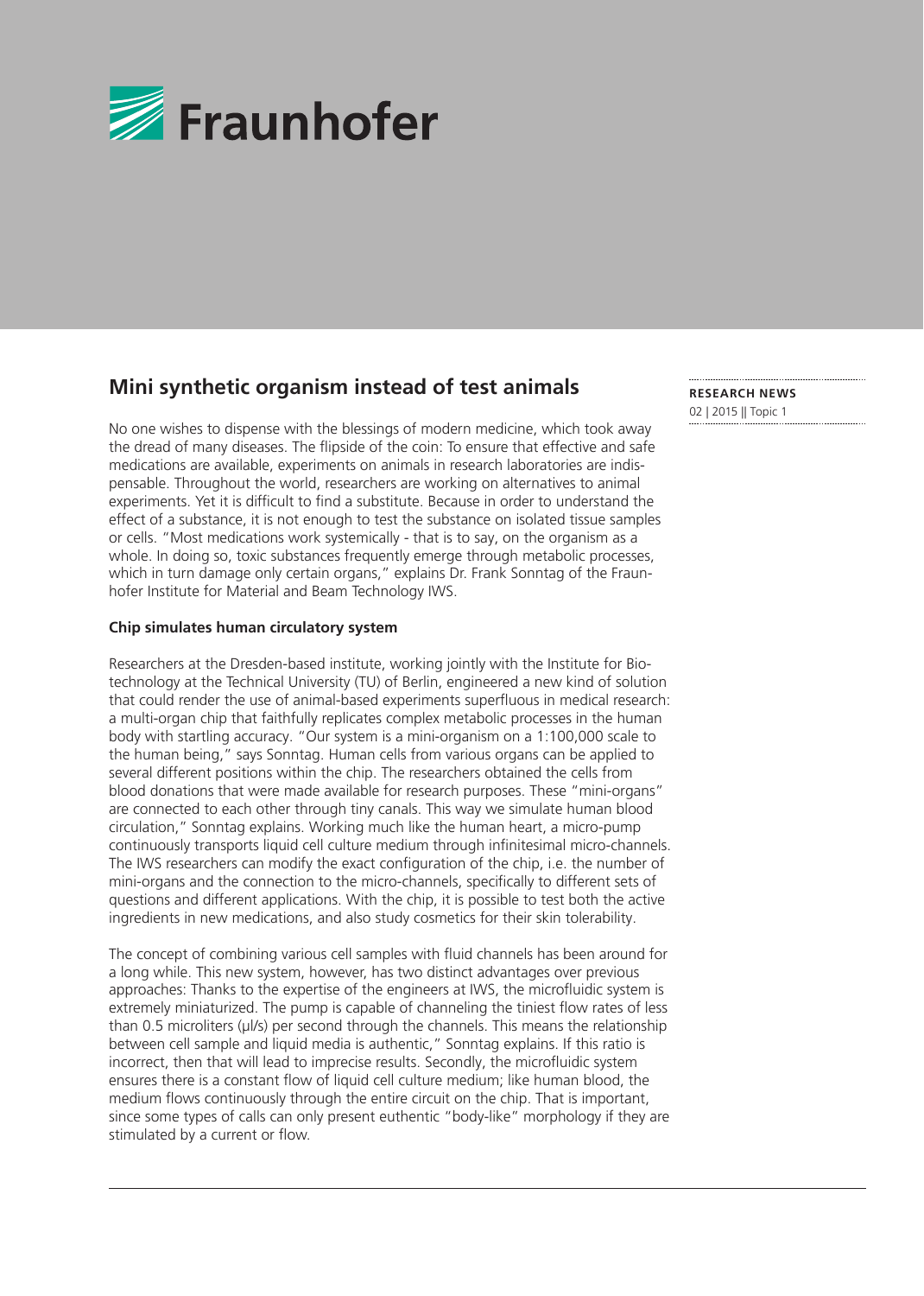In order to test the effect of a substance, the scientists initially load various cell samples onto the chip. Then the active ingredient to be tested is added via the medium for the cell sample of that organ at which the substance would be introduced into the blood stream in the real human body. They include the cells of the intestinal lining, for instance. The same metabolic responses are then processed on the chip just like in the human organism. "We use cell samples from various sexes and ethnicities. We can set variations in body size and weight as desired on a scale of 1:100,000," Sonntag says. The scientists can see exactly which metabolic products form within specific cell samples, and whether and which effects they have on other cells. The results are ultimately even more predictive than those of animal-based experiments. Because the effects on the body of a mouse or a rat cannot be applied to human beings at a 1:1 ratio.

For some companies, such as those in the cosmetics industry, the artificial organism is already in use. In addition to research on active ingredients, there is also another potential application. "We know today that certain kidney cells, the endothelial cells, play a key role in almost every kidney disease. With the in vitro tests to date, there was always the problem that the endothelial cells worked only under current. Here, our multi-organ chip could offer a test environment that would allow you to observe how cells regenerate following an injury," says Sonntag.



As alternatives to animal testing, the artificial mini-organism was recently awarded the animal safety research prize in 2014.

> **Using the compact multi-organ chip (comparable in size to a one-euro piece), and those of three separate microcircuits, researchers can study the regeneration of certain kidney cells (© Fraunhofer IWS) | Picture in color and printing quality: www.fraunhofer.de/ press**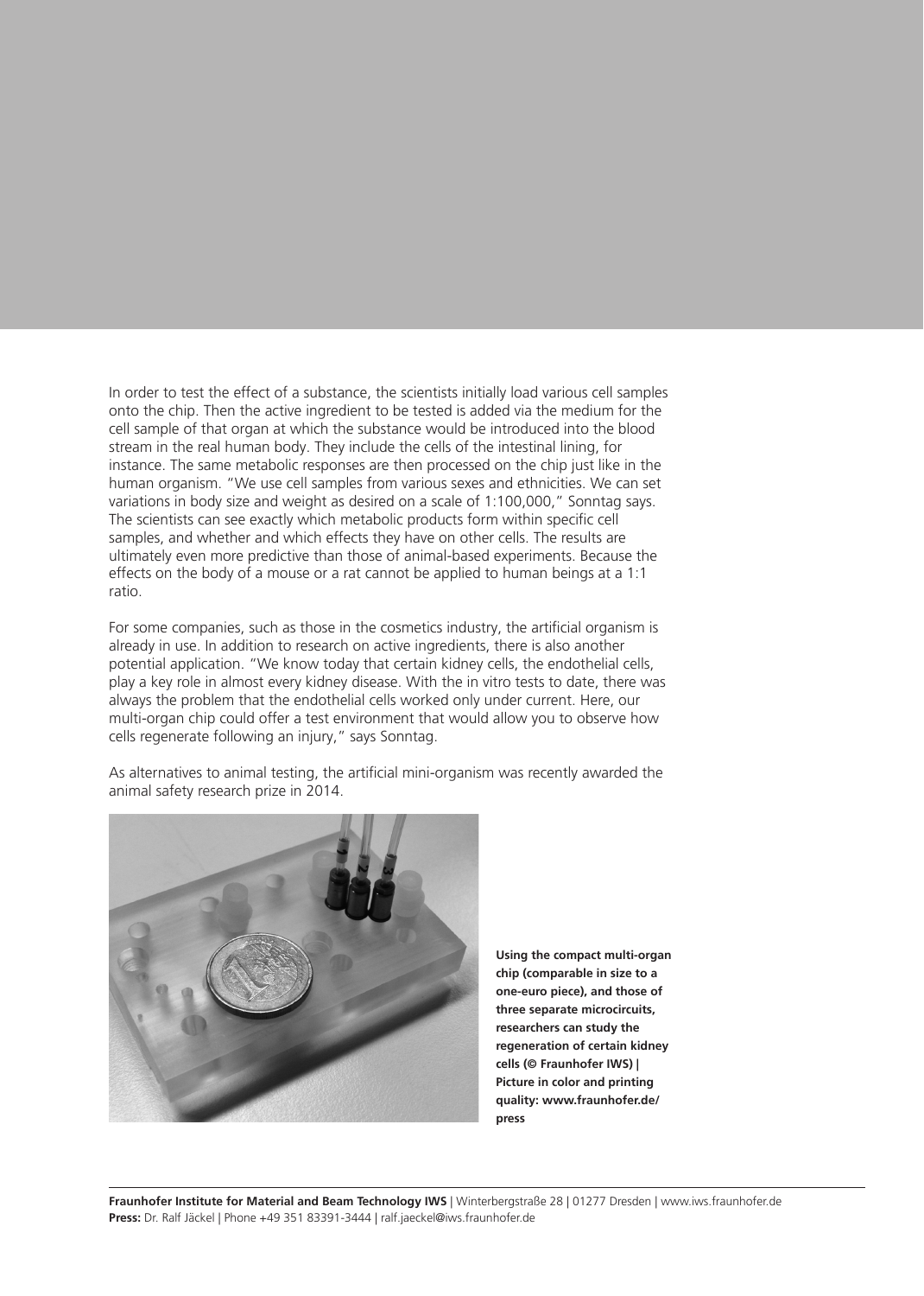

## **Interconnected IT for business models in rural areas**

A lone bale of hay tumbles across a dry and dusty road. Somewhere a wooden door creaks in its rusty hinges. Not a soul in sight as far as the eye can see. A familiar scenario from old Western movies. But today, many German towns and villages also appear to be almost abandoned. Just this summer, the headline of a major German daily newspaper read: "Young people heading for big cities in droves." And with the people goes the infrastructure. No baker to bake fresh bread, no bus waiting at the bus stop, no doctor to take care of you when you are sick. At the same time, people living in cities, in particular, dream of living in the countryside: they long for nature, animals, wide open spaces, fresh air. And to be far away from the stress, noise, and hectic of the big city. But, unfortunately, this also means being far away from everything else.

People living in rural areas are developing concepts to counteract the crumbling infrastructure: There are public transport busses that also deliver packages, school busses that do not drop the school children off at a bus stop, but rather right in front of their homes, etc. etc. In less densely populated areas, necessity is the mother of invention. "The potential is still far from exhausted though. We can use the existing initiatives that are aimed at preserving rural infrastructures in even smarter ways: by interconnecting them via modern communication technologies," says Dr. Mario Trapp from the Fraunhofer Institute for Experimental Software Engineering IESE in Kaiserslautern, citing an example: "Were it not for the school children, public bus services would have disappeared in some regions. In other areas, car sharing is offered. If all stakeholders knew about each other, modern IT could help to optimize the transportation system of an entire region."

### **New platform "Smart Rural Areas" to be presented at CeBIT**

In order to make this vision a reality, IESE is developing a platform that interconnects various IT systems – such as the bus system with the package delivery logistics. The system provides the interfaces needed by the different insular solutions to communicate with each other securely and in real time. This technology is the basis of the Living Lab "Smart Rural Areas", which the researchers will present at CeBIT in Hanover from 16 to 20 March (Hall 9, Booth E40). Here people can test their business models for rural areas with the help of a real-life simulation – without having to repeatedly reprogram the application for their particular purposes. To date, this is being done with previously elicited data. Starting from next year, information collected in pilot projects in the region will also be used.

"It is not a trivial endeavor to make individual IT systems work together. In addition, there are special challenges regarding IT networks in rural areas," says Trapp. In contrast to cities, data cannot flow without interruption from sensors to the Cloud. The problem is that the different worlds of IT systems are based on different software proto-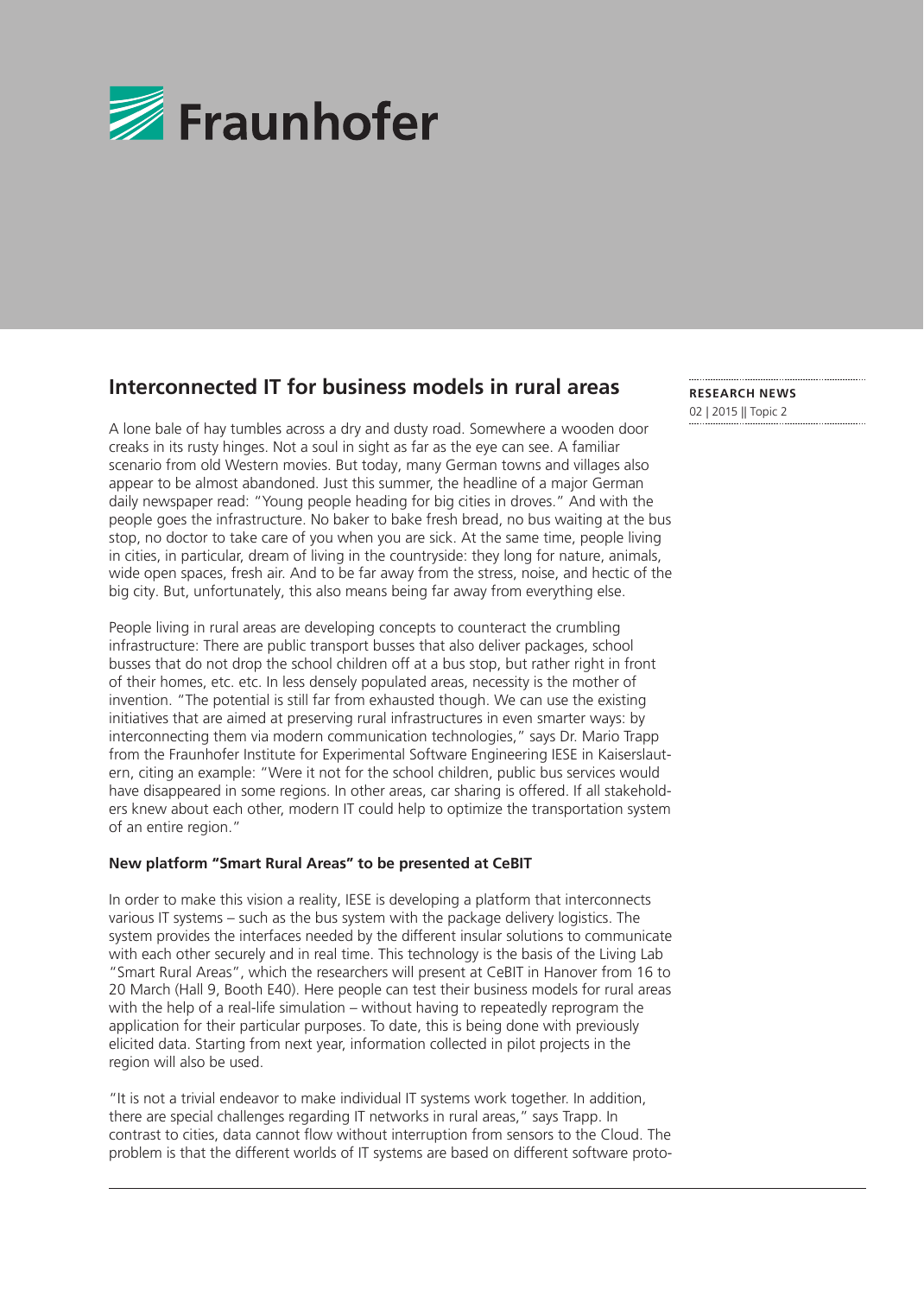cols, IT infrastructures, computer languages, development phases, simulators, etc. The various components of rural networks are widely distributed and must also function when they are cut off from the network – for example, if there are problems with the wireless network or with the broadband.

Initially, simulations for model regions in the state of Rhineland-Palatinate will be developed in the Living Lab. The state government provides support for the project. In the spring, a new research lab will take up work on these issues at IESE in Kaiserslautern. "Many companies recognize the potential of the new IT world in rural areas, but are afraid of the high investments involved. In the Living Lab they can test their ideas first. This is also interesting for small and medium-sized enterprises or start-ups. The focus of our research is always on the people. At the same time, however, we must realize that technology is the crucial factor for giving rural areas a perspective for the future. Our goal is to bring together those people who are working on making rural life in the future a viable reality and to offer them a development and testing platform for innovative ideas," states Trapp.

"With the Living Lab, we have taken a first step towards smart life in the country. Of course, this is just the beginning. But we are already trying now to implement whatever is possible," says Trapp. For example with the help of smartphones, which are virtually ubiquitous today. The scientists want to use them to organize a package service at gas stations. "Most of them are located along the main traffic routes taken by commuters and are thus also easy to reach for people living in more remote areas," adds Trapp. This approach is a win-win situation for everyone involved: for the recipients, who can conveniently pick up their packages on their way home from work – the information is sent to their smartphones; for the package delivery industry, which saves costs for the expensive last mile to the recipient; and for the gas station, which earns money from the additional service it offers.

**Fraunhofer Institute for Experimental Software Engineering IESE** | Fraunhofer-Platz 1 | 67663 Kaiserslautern | www.iese.fraunhofer.de **Press:** Nicole Spanier-Baro | Phone +49 631 6800-1002 | nicole.spanier-baro@iese.fraunhofer.de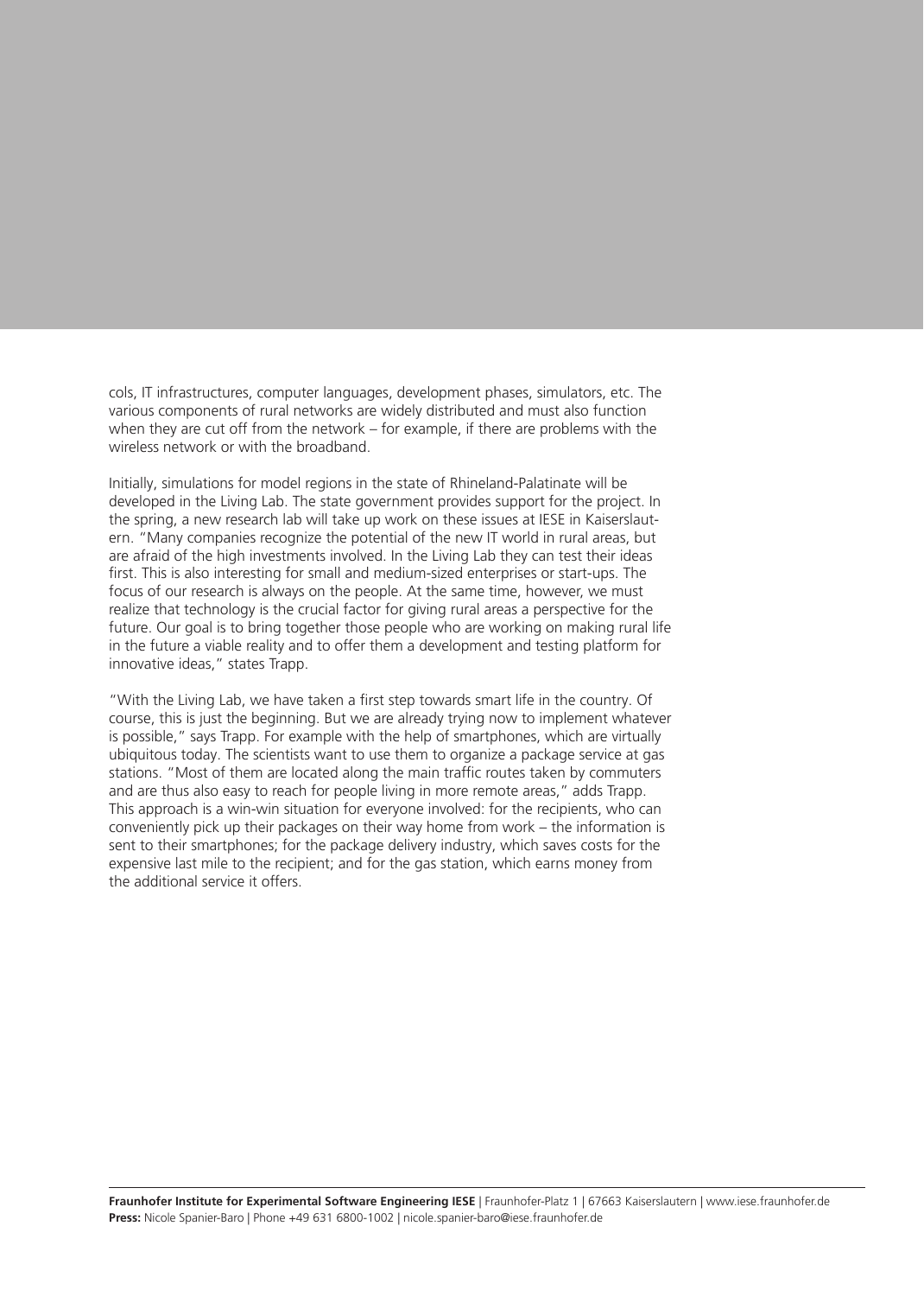

# **Safe production in Industry 4.0**

Beautiful new production world: For value-creation chains that span multiple locations, equipment, robotics, systems components, minicomputers in components and sensors are all networked with each other in Industry 4.0. They exchange data, retrieve the status of equipment and components, calculate the optimal sequence of work processes, schedule equipment usage and much more. Yet with the entry of communications into factories via Internet technologies, the safety risk also increases. Beside the known viruses, there are new, custom-tailored malware programs threatening the networked production plants. They can spy out system parameters, remotely control machinery, manipulate controls or paralyze processes. Industry 4.0 networks therefore require particular protective measures, sophisticated network technology and effective test methods that detect security gaps and close them reliably. With an IT security laboratory specially equipped for production and automation technology, the Fraunhofer Institute of Optronics, System Technologies and Image Exploitation IOSB in Karlsruhe provides a secured test environment in order to readjust potential attacks on production networks, to study the effects and thus, to deduce new strategies and suitable defense measures. It also enables researchers to assess the security functions of conventional communications standards and protocols for industrial automation systems. These regulate, among other things, the data encryption to counter product piracy, espionage and sabotage.

#### **Different framework conditions than in office IT**

"IT security in industrial production must take into account entirely different framework conditions that do not exist accordingly in Office IT," says Birger Krägelin, project manager at IOSB's IT Security Laboratory. The control of production facilities entails real time requirements that make changes to the systems difficult. Downloading available software patches onto the systems and installing surveillance software, malware scanners, and antivirus programs influence the stability of meticulously coordinated processes. By the same token, production processes affect conditions when updates can be realized. Firewalls within the network and encrypted connection between systems can diminish real-time conditions. "For example, it is possible that the built-in of known security measures from the office environment can delay the dispatch of messages between computers. That can lead to conveyor belts running slower, valves or outlets closing with a delay, light barriers are triggered incorrectly, the rotational speed of motors increases, or control components break down," Krägelin explains. Even the relatively long usage period of hardware and software in production is markedly different from other areas where IT is deployed.

In order to find and establish appropriate IT security mechanisms for the production environment, the research team of specialists in automation technology and IT security equipped the laboratory accordingly. It features its own model factory with real auto-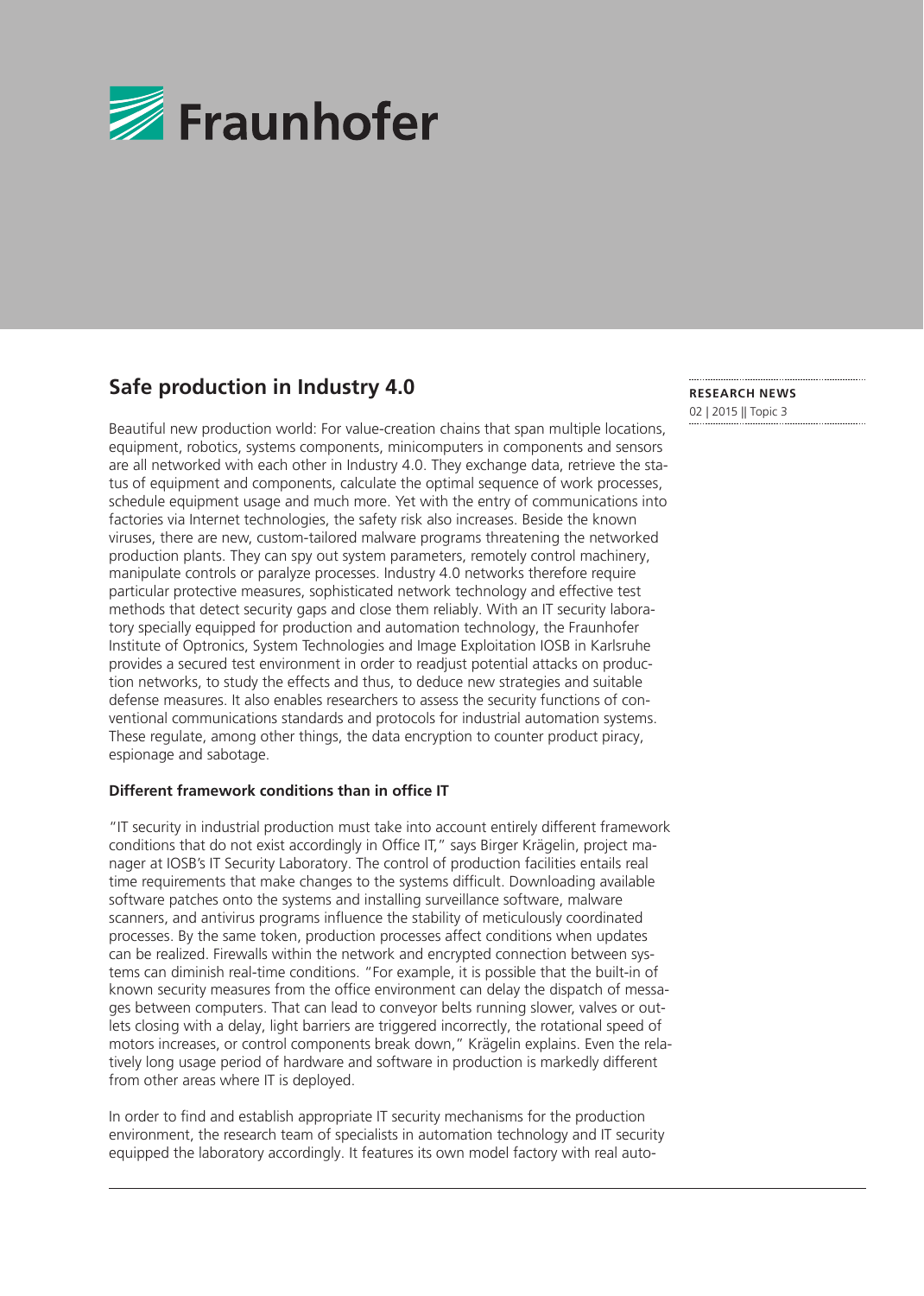mation components that control a simulated production facility, complete with conveyor belts, electric motors, robots, and lifting equipment. All network levels of a factory are equipped with typical components, including firewalls, circuits, and components for wireless parts. Having its own private cloud means it is possible for the IOSB experts to flexibly arrange various configurations and set up the model factory for a variety of scenarios.

"In the cloud, we can patch in virtual firewalls, PCs, add additional client computers and modify entire network structures with just one mouse-click. This makes it possible for us to install a virtual firewall or even analytical systems between two components, such as a machine and an overarching MES system (Manufacturing Execution System). From the cloud, we can start malware detection and for example text controls and systems visualizations for infections," the master of information science (MIS) explains. "We are capable of building other factory situations and simulate cyber attacks – without having to buy components and configure circuitry."

The researchers from IOSB will be demonstrating which attack scenarios could happen to networked production facilities at the Fraunhofer joint exhibition booth at this year's Hannover Messe, in Hall 2, Booth C16 from April 13 to 17. Companies can use the laboratory so they can consult on the planning and operational launch of secure industrial network structures. In addition, they benefit from the know-how of the IOSB experts when it comes to the analysis of their already existing network and components. Furthermore, the researchers want to offer the laboratory in the future as an education and learning platform for training measures. "The one thing that engineers often don't have is the knowledge of how to deal with cyber threats," Krägelin points out.



**Space invaders haven't got a chance: Production networks of the future will be attack-proof – with the aid of the IT security laboratory found at Fraunhofer IOSB. (© Fraunhofer IOSB) | Picture in color and printing quality: www.fraunhofer.de/press**

**Fraunhofer Institute of Optronics, System Technologies and Exploitation IOSB** | Fraunhoferstraße 1 | 76131 Karlsruhe | www.iosb.fraunhofer.de

**Press:** Sibylle Wirth | Phone +49 721 6091-300 | sibylle.wirth@iosb.fraunhofer.de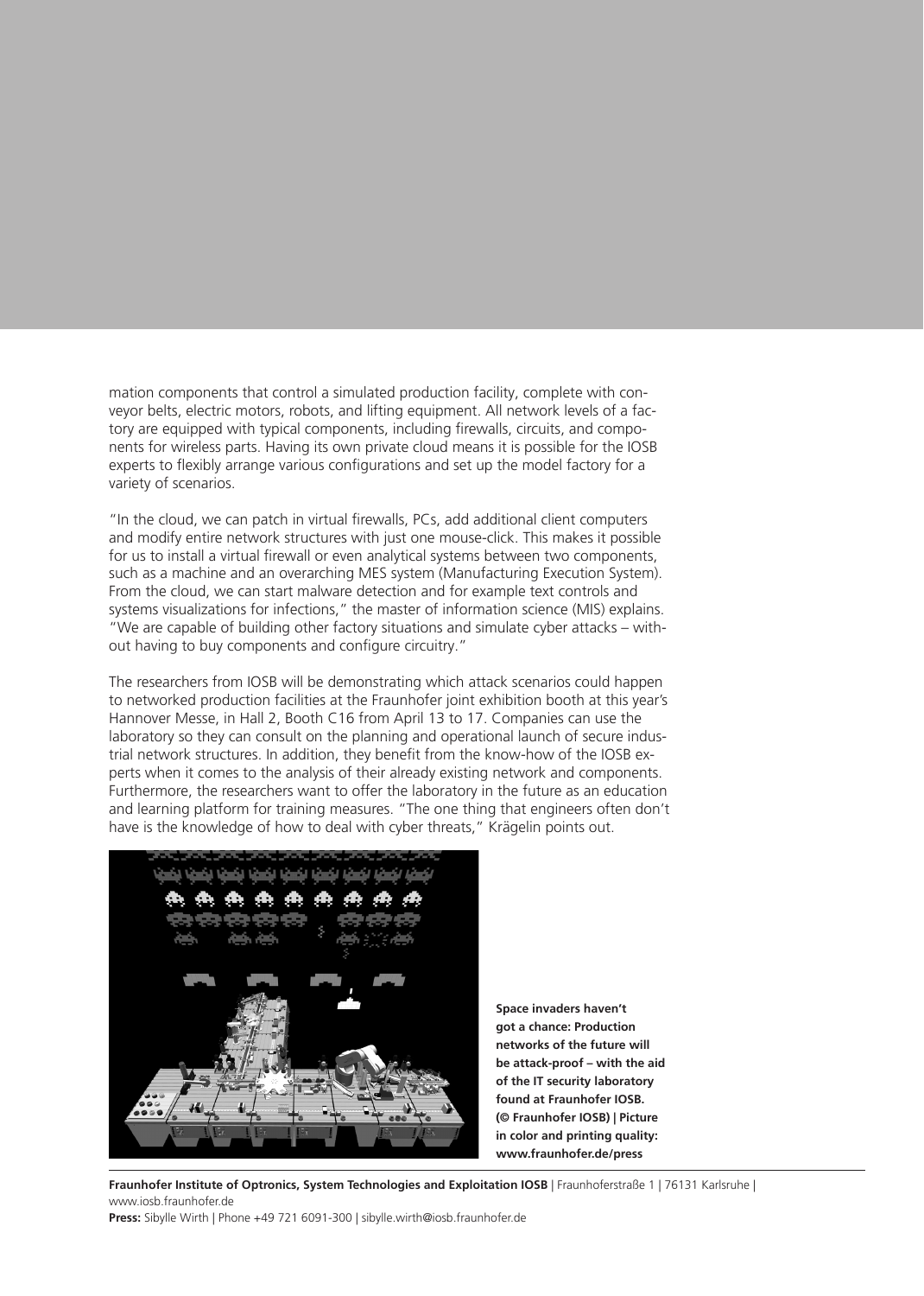

## **Scalable electric drive for buses, trucks etc.**

The future belongs to electric motors, and commercial vehicles are no exception. To date, however, many attempts to develop electric motors for commercial vehicles have stalled at the prototype stage or are extremely expensive: Usually electric models cost between two and three times as much as their conventional equivalents. The reason for this is the lack of suitable technologies for series production. This is where ESKAM comes in. Short for Electric, Scalable Axle Module, the project is sponsored by the German Federal Ministry of Education and Research (BMBF). A total of eleven partners, including the Fraunhofer Institute for Machine Tools and Forming Technology IWU in Chemnitz, are developing an axle module for commercial vehicles, consisting of a motor, gearbox and power electronics. Everything fits neatly and compactly into a shared housing, which is fitted in the respective vehicle using a special frame construction also developed by the project scientists.

The axle module presents numerous advantages. For example, it has a high power density and a very high torque. For drivers, this means very fast acceleration. While the speed of most electric motors is approximately 10,000 to 15,000 rpm, the ESKAM motor achieves speeds of 20,000 rpm. "When we started on the project three years ago, we were the only ones who could obtain such high speeds," recalls Dr. Hans Bräunlich, project manager at IWU. "In the meantime, others have been attempting similarly high speeds. But our head-start in accumulating development experience has given us a technological edge, which we intend to further extend."

#### **Cost-effective manufacturing through series production technologies**

However, the chief advantage concerns another aspect entirely: As well as designing the axle module, the project researchers and developers simultaneously developed the required series production technologies. IWU had the lead role in this work as well as being the technological lead for the overall project. "Thanks to the innovative concept, there is great flexibility when manufacturing the modules – for small quantities and large batches alike," says Bräunlich. Series production brings economic advantages, with reductions in production costs of up to 20 percent, according to Bräunlich.

Let's take the gearbox that forms part of the axle module as an example. It consists of shafts and toothed wheels. Usually, shafts like these are manufactured from expensive cylinders or by means of deep-hole drilling. In both cases, the excess material is unused. By contrast, researchers at IWU have chosen new, short process chains together with methods that allow greater material efficiency. One such method is spin extrusion, which was developed by IWU. Although it also uses a block of material, here the blank is shorter than the finished shaft. "To help visualize the process, think of pottery," explains Bräunlich. "The material is extruded during the shaping process – and pressed outward in a longitudinal direction. This allows us to use virtually all the material,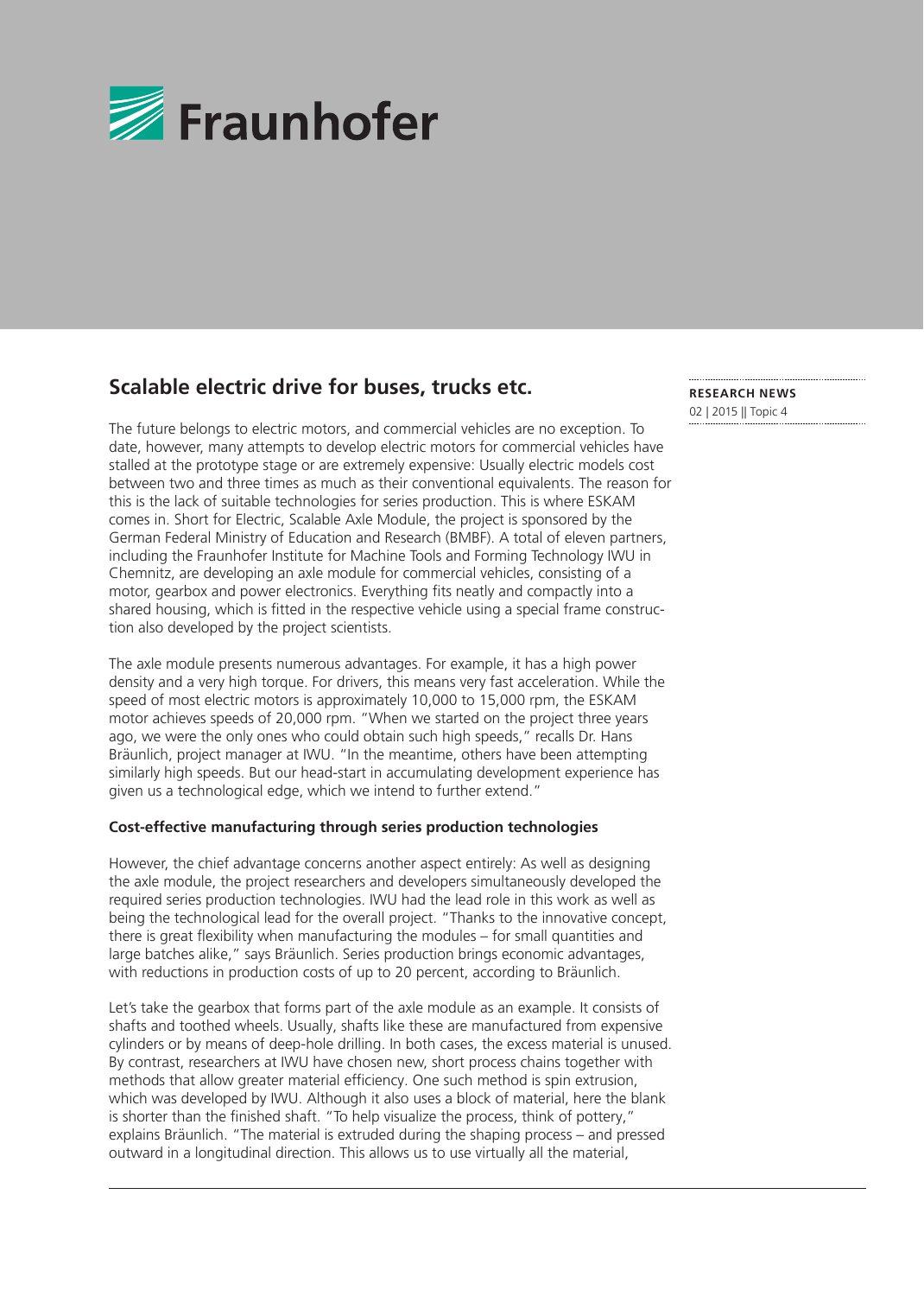cutting material costs by approximately 30 percent and reducing the overall weight of components." Until now, there have been only initial ad-hoc approaches for this method. Now the scientists have made the technology fit for series production. The toothed wheels are also made using a different process. Instead of milling them from the material, they are now manufactured using a special forming process called gear-rolling, which was also developed at IWU. This method does not produce any metal chips, and effectively no material is lost.

#### **All-purpose module, from small cars to buses**

The flexibility of the axle module is not limited to batch sizes either, but also extends to geometry. "Because the module is scalable, we can use it in everything from small vans and municipal vehicles to buses and trucks," says Bräunlich. With a wheel hub motor, that would not be possible. While wheel hub motors have definite advantages – such as a wider steering angle and greater responsiveness – they are not suitable for commercial vehicles, as they scarcely deliver more than 2,000 rpm. Since each wheel also requires its own power electronics, costs are higher. "Both developed versions have their own clear raison d'être and should be chosen specifically for a planned vehicle type," says Bräunlich.

The individual modules developed by the various partners are finished and ready to go, as are the manufacturing techniques. In the next stage, the consortium is now putting the individual parts together to make a demonstrator. After that, they want to fit the axle module into a real car for testing by the end of 2015.



**In electric commercial vehicles of the future, the drive will be integrated into the axle. Modules consisting of a drive and axle are scalable for various vehicle types. (© Fraunhofer IWU) | Picture in color and printing quality: www.fraunhofer.de/press**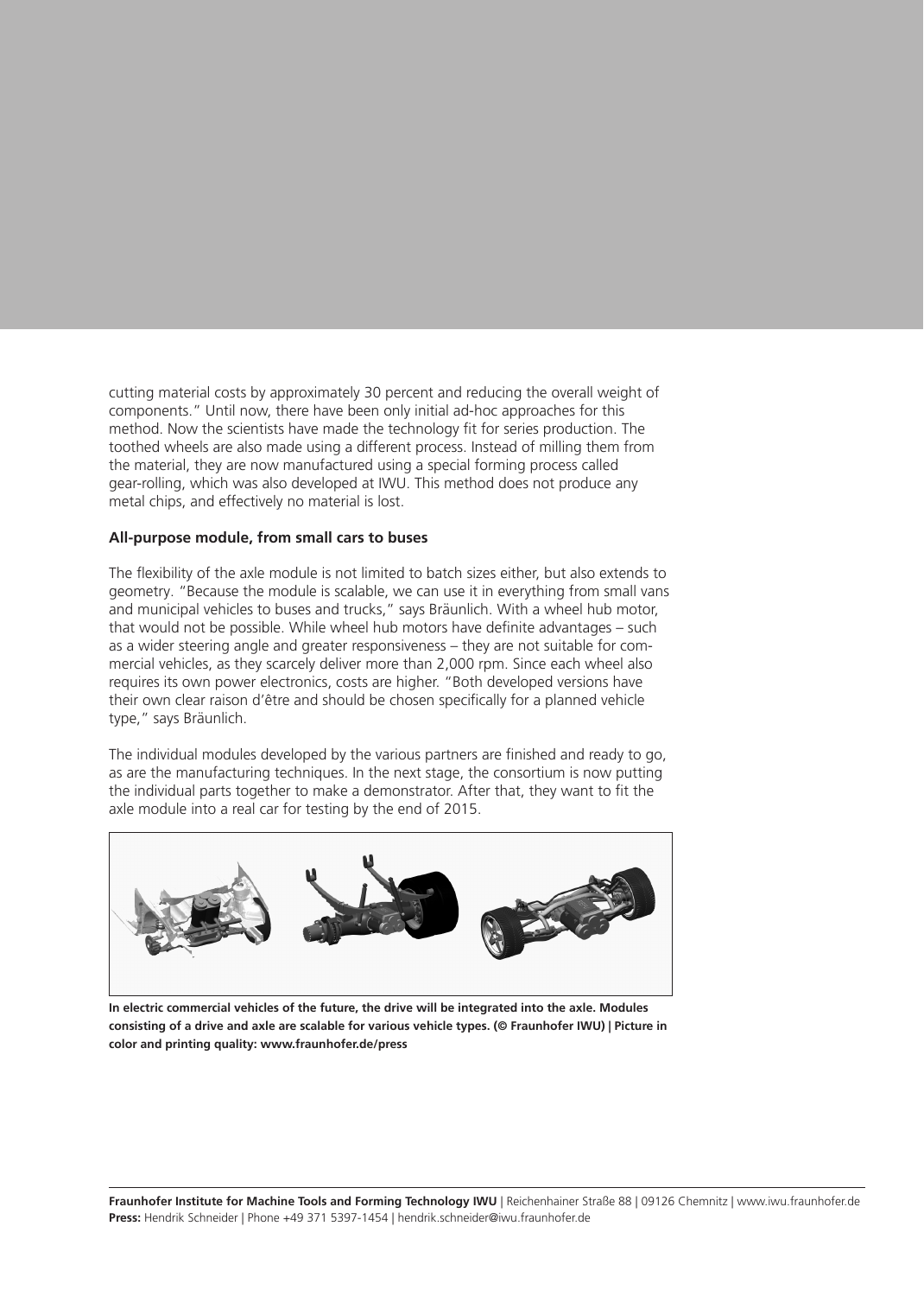

## **Fitness game for the physically impaired**

A test subject rocks her upper body from left to right. She rotates her shoulders in little circles. Suddenly she cries out: "Did it! New record!" She has just beaten her personal best in a computer adventure. But this is no ordinary video game flickering on the tablet computer's screen in front of her: Behind all the excitement is a new kind of fitness tool for the physically impaired. The game's required movements help the woman exercise motor functions, train concentration and coordination, and improve fitness and stamina. "She controlled her on-screen avatar with the movements of her upper body and the aid of our smart shoulder pad," says Andreas Huber, scientist at the Fraunhofer Institute for Integrated Circuits IIS in Erlangen. Fitted inside the pad are small sensors that record each movement of the test subject and wirelessly transmit them via Bluetooth to the tablet on the table in front of her, where software processes all the data and relays it to her avatar.

Huber's shoulder pad is part of the akrobatik@home project. Other elements of the IT-based fitness game, which was created by the firm Exozet Berlin, include a special seat cushion developed by project partner GeBioM for controlling the game by means of weight shifts, voice controls from the Fraunhofer Institute for Open Communication Systems FOKUS that enable users to navigate through the game's menu, and a video communication system from the company Bravis that allows users to interact via webcams. "Nearly fifty percent of adults in Germany suffer from physical impairments of a temporary or permanent nature, whether as result of accidents, injuries or illnesses," observes Huber. Under the motto "The New Future of Old Age", the German Federal Ministry of Education and Research (BMBF) is sponsoring research projects for technical solutions – such as akrobatik@home – that help and enable people to be physically active.

#### **Research in collaboration with users**

"Our project is not just about developing innovative technology, but about starting with concrete needs," says Karolina Mizera, who coordinates the project centrally from the Center for Responsible Research and Innovation in Berlin, which belongs to the Stuttgart-based Fraunhofer Institute for Industrial Engineering IAO. "The prototypes were created in conjunction with people who know very well what it means to live with physical limitations: thalidomide victims." These volunteers were willing to share their personal strategies for coping with the challenges of everyday life and to develop ideas for technical assistance systems together with Fraunhofer researchers on that basis. Some of them are missing limbs as a result of damage caused by the drug thalidomide, while others suffer from hearing impairments. "These specific disabilities led to concrete ideas," explains Mizera. Three ideas were implemented by the researchers together with the thalidomide victims, Heidelberg University, and physiotherapists from Reha-Zentrum Lübben rehab center: The "e-bag", an application for tablet computers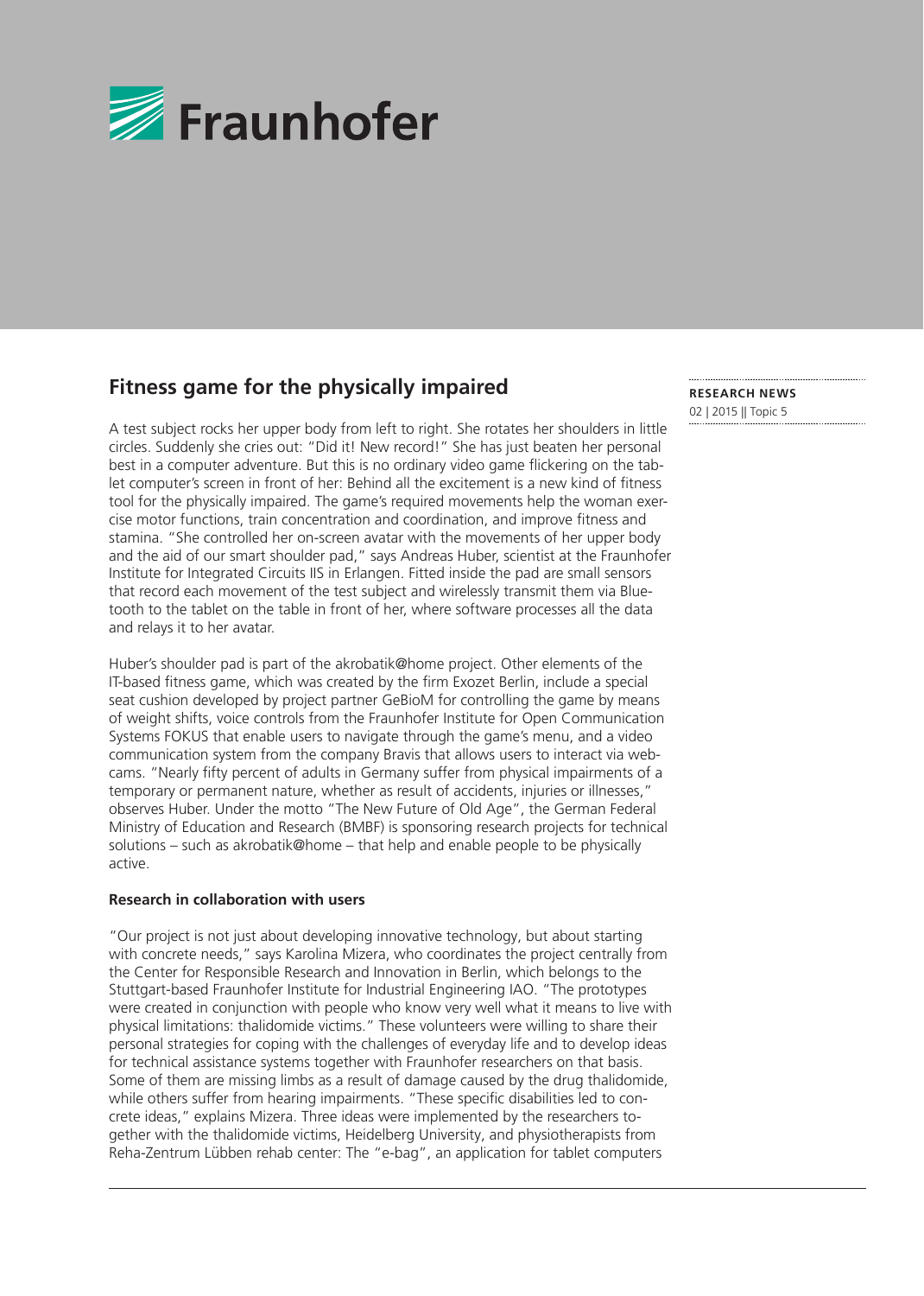that makes it easy for users to show their tickets on buses and trains, a mobile signaler that enables communication with hearing-impaired people even when they are out of sight, and finally akrobatik@home, the largest of the three projects.

The pad adapts to every shoulder size and shape and contains some very clever electronics. Researchers have fitted sensors for every conceivable movement, whether rotational, vertical or horizontal. "While users play, they unconsciously do the exercises recommended by therapists. The playful approach is designed to motivate people to keep repeating the movements on their own initiative. After all, they'll be looking to improve their scores," says Huber, while the volunteer beside him rotates her torso as she makes her way through a warren of caves.

The research project comes to an end this spring. So what's the next step? "What was unusual in this case was that there was no clearly defined technical goal at the outset," says Mizera. "Our focus was on closely integrating end users into the process and thereby developing technical solutions that are genuinely helpful and above all gain acceptance among them. The project has shown how important participation is in terms of involving users and stakeholders before starting the technical development stage. Recent research agendas have been emphasizing the very same thing, including the EU's major Horizon 2020 framework program for research and innovation." Now the researchers want to explore other applications for their technical findings. This includes developing advanced control technology for commercial video games and testing how the sensor technology could be integrated directly into clothing.



**Fraunhofer has developed new IT-based fitness training technology in collaboration with thalidomide victims and research partners. (© Fraunhofer IIS/Sandra Riedel) | Picture in color and printing quality: www. fraunhofer.de/press**

**Fraunhofer Institute for Integrated Circuits IIS** | Am Wolfsmantel 33 | 91058 Erlangen | www.iis.fraunhofer.de **Press:** Thoralf Dietz | Phone +49 9131 776-1630 | thoralf.dietz @iis.fraunhofer.de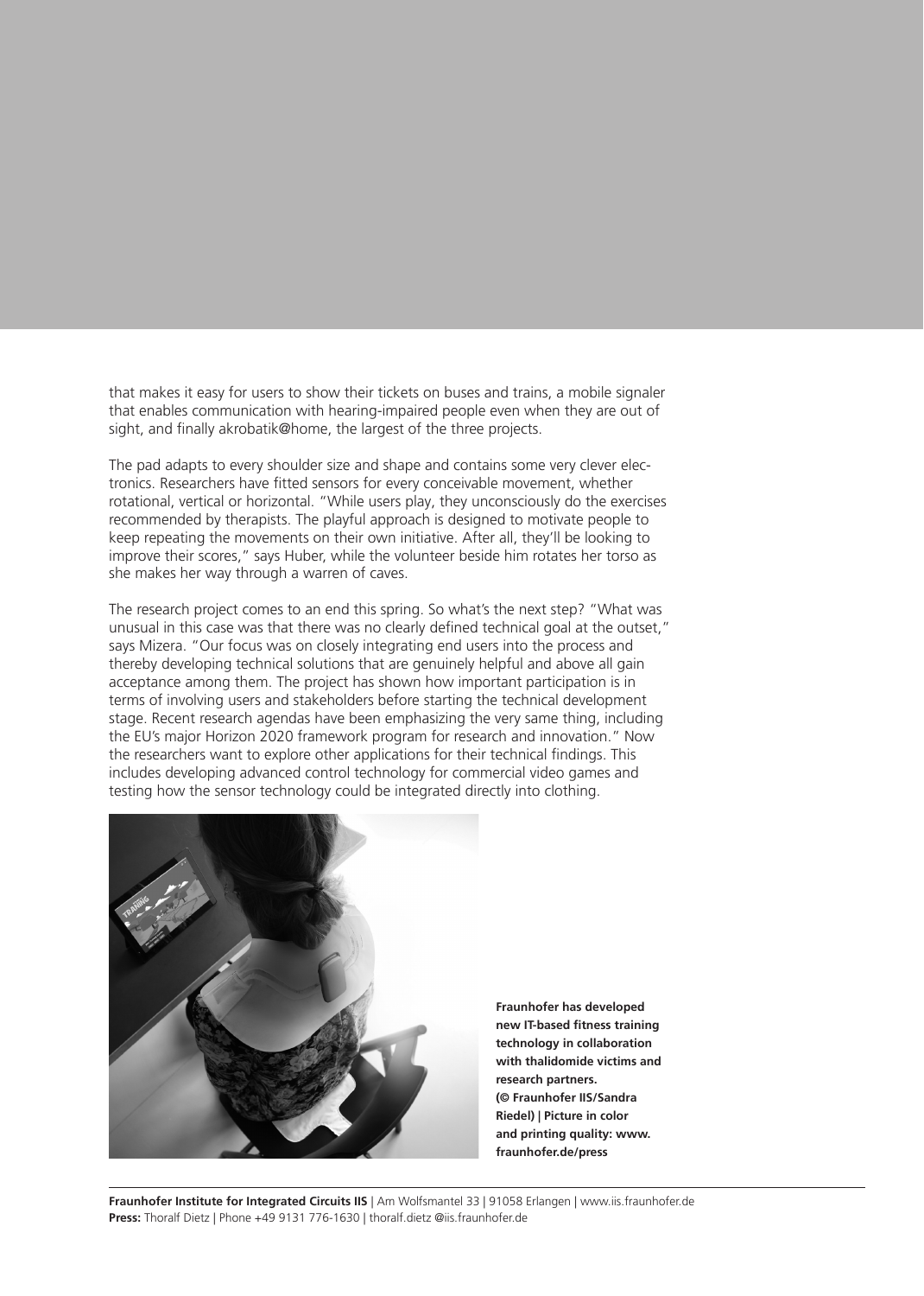

# **Finding valuable materials in metallurgical dumps**

When it comes to important raw materials, Germany is dependent on imports – a situation that government and industry would love to change. Could we possibly have buried things in dumps that we could still use? Might the blast-furnace slag, converter dust, or blast-furnace gas sludge deposited in metallurgical dumps still contain some usable metal here and there? To this day, we simply do not have enough information.

Now the collaborative "REStrateGIS" project is shining a light into the gloom of German metallurgical dumps in the form of a nationwide resource registry. Coordinated by the Fraunhofer Institute for Environmental, Safety, and Energy Technology UMSICHT in Oberhausen, the registry reveals where metallurgical dumps, landfills and other disposal sites in Germany are located and ideally also what is deposited there. If you want to take a closer look at a site in the future, one mouse-click is all you will need to get a detailed view. Technically, nothing prevents the incorporation of additional information such as historical and current aerial photos, other photos of the site, and information about the main body of the dump and its contents. A total of four partners are involved in REStrateGIS, while the German Federal Ministry of Education and Research (BMBF) is funding the project.

The visual display is based on a geographic information system, into which the researchers have entered the relevant data. "Procuring the data is real detective work," says Jochen Nühlen, scientist at UMSICHT. "We trawled through reams of documentation and slowly put together the pieces of the jigsaw." The researchers scoured state archives and contaminated land registries, and pored over the archives of mining authorities and companies. And they were successful: Now the task of locating the sites has been completed and the foundation laid for the resource registry. In the process, the researchers developed a method that details the most efficient way of characterizing and describing dumps. "Our handbook contains useful information such as where to find the right data and who the relevant contact persons are," says Nühlen.

While the UMSICHT researchers wade through the archives, their colleagues at EFTAS Fernerkundung Technologietransfer GmbH analyze satellite data for specific test regions, which include the Saarland, the western Ruhr area, and the Mansfeld Land region in Saxony-Anhalt. Using automated processes, they identify possible dump sites from the images. The UMSICHT scientists then compare this data against their own findings and send their conclusions back to EFTAS. "In this way, we are helping to optimize remote satellite identification for this task," says Dr. Asja Mrotzek, group manager at UMSICHT. "In future, the method might conceivably be used for the detection of deposit sites worldwide – even in regions whose archives hold less data."

The UMSICHT researchers have examined one such dump more closely together with colleagues from Martin Luther University Halle-Wittenberg, the Duisburg-based "Insti-